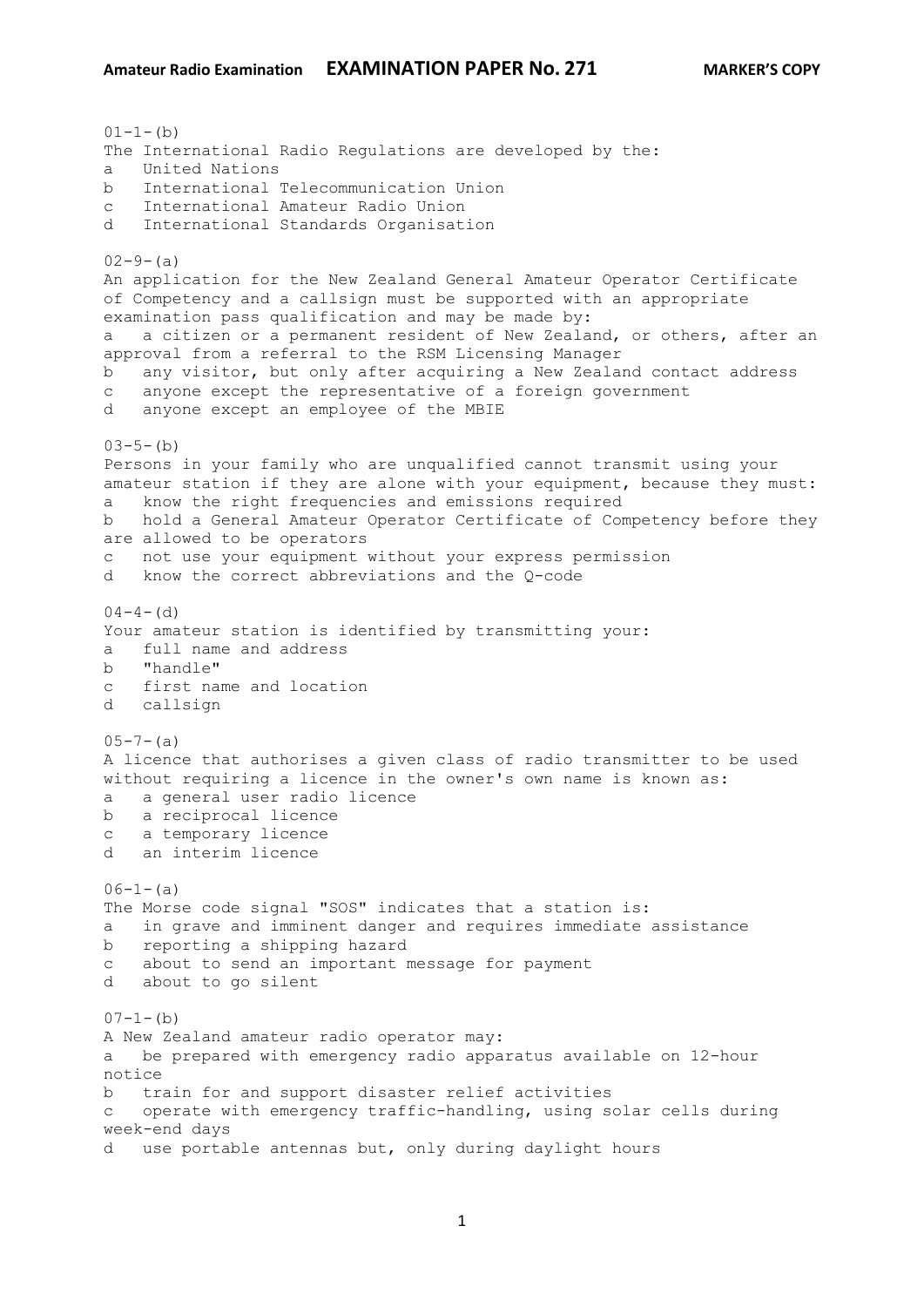$08-8-(d)$ In New Zealand, the "70 centimetre band" frequency limits are: a 430 to 438 MHz b 430 to 450 MHz c 435 to 438 MHz d 430 to 440 MHz  $09-0-(c)$ Operation on the 130 to 190 kHz band requires: a a vertical half-wave dipole antenna b special permission to operate in hours of darkness c power output limited to a maximum of 5 watt e.i.r.p.<br>d receivers and computers with sound cards receivers and computers with sound cards  $10-8-$  (d) The term describing opposition to electron flow in a circuit is: a current b voltage c power d resistance  $11-1-(b)$ This is a source of electrical energy: a a p-channel FET b an NiMH cell c a carbon resistor d a germanium diode  $12-6-(c)$ The unit for the potential difference between two points in a circuit is the: a ampere b ohm c volt d coulomb  $13-6-$  (d) A current of 5 ampere in a 50 ohm resistance produces a potential difference of: a 20 volt b 45 volt c 55 volt d 250 volt  $14-0-$  (d) When an 8 ohm resistor is connected across a 12 volt supply, the current flow is: a 8 / 12 amp b 12 - 8 amp  $c$  12 + 8 amp d 12 / 8 amp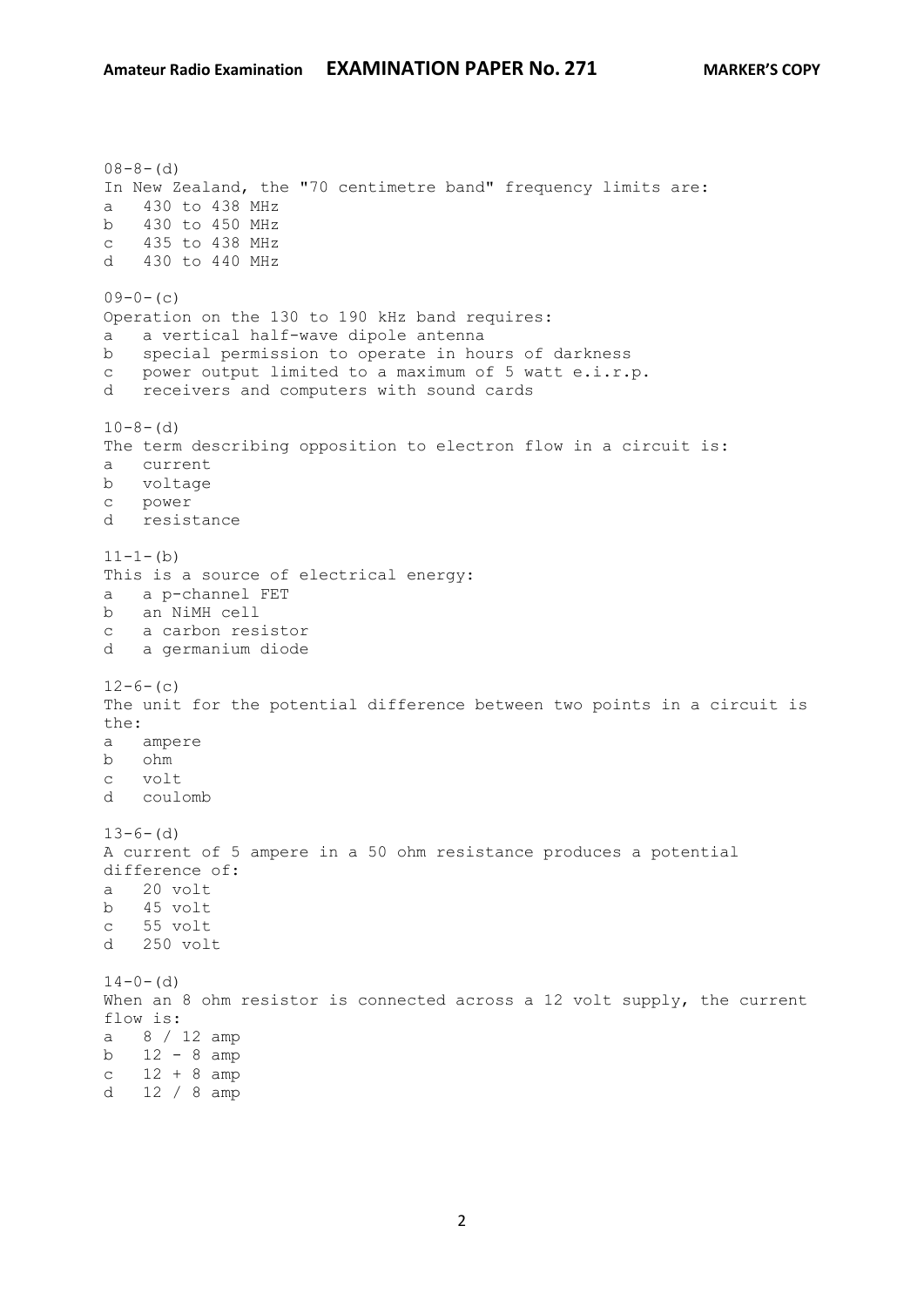$15-9-(b)$ A dry cell has an open circuit voltage of 1.5 volt. When supplying a large current, the voltage drops to 1.2 volt. This is due to the cell's: a voltage capacity b internal resistance c electrolyte becoming dry d current capacity  $16-2-(c)$ Five 10 ohm resistors connected in series give a total resistance of: a 1 ohm b 5 ohm c 50 ohm d 10 ohm  $17-1-(b)$ Two resistors are in parallel. Resistor A carries twice the current of resistor B, which means that: a B has half the resistance of A b A has half the resistance of B c the voltage across A is twice that across B d the voltage across B is twice that across B  $18-0-$  (d) A transmitter power amplifier requires 30 mA at 300 volt. The DC input power is: a 300 watt b 9000 watt c 6 watt d 9 watt  $19-7-$  (c) A resistor in a circuit becomes very hot and starts to burn. This is because the resistor is dissipating too much: a current b voltage c power d resistance  $20-9-$  (c) A sinewave alternating current of 10 ampere peak has an rms value of: a 5 amp b 14.14 amp c 7.07 amp d 20 amp  $21 - 8 - (b)$ The reactance of an inductor increases as the: a frequency decreases b frequency increases c applied voltage increases d applied voltage decreases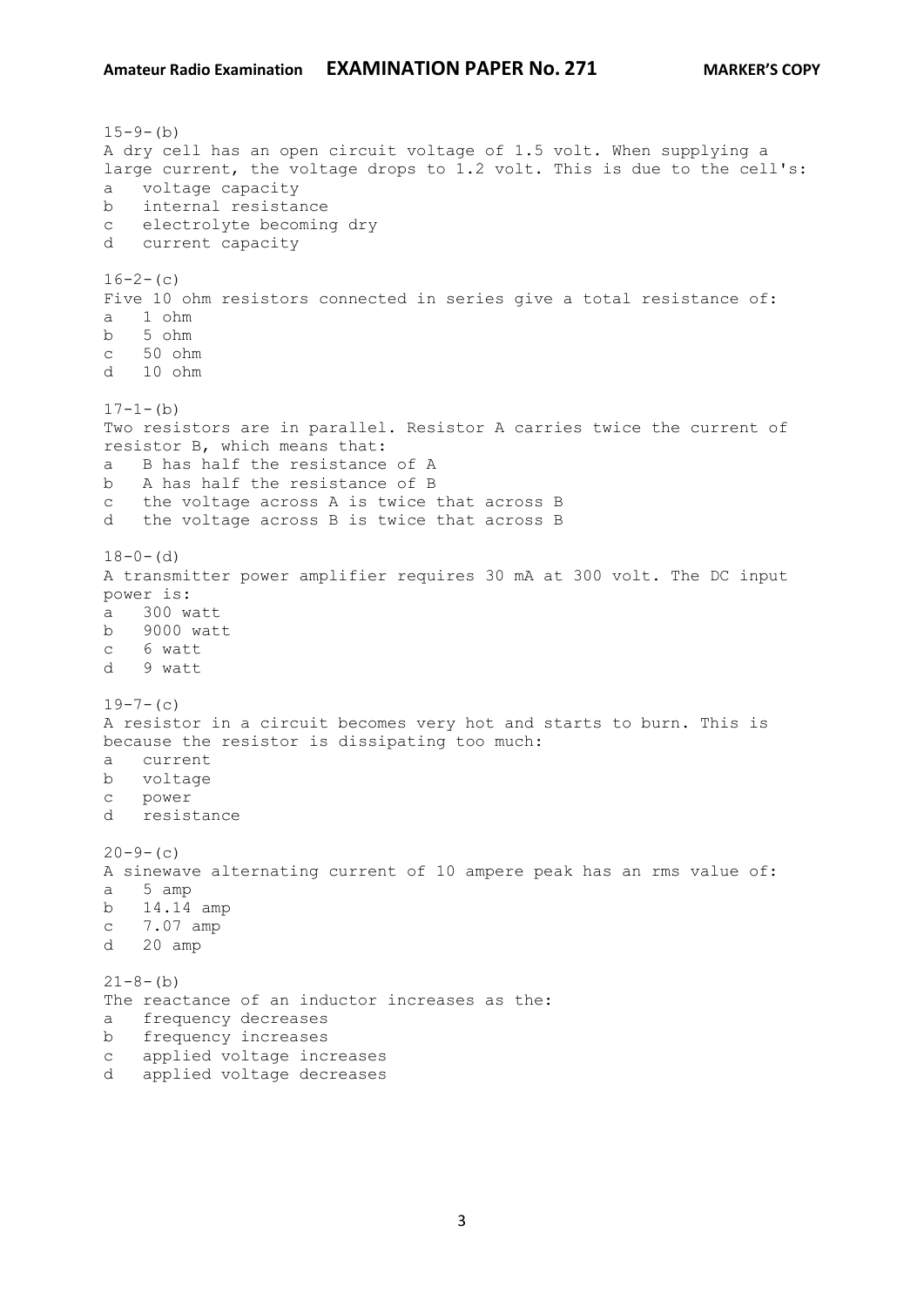$22 - 1 - (c)$ Two 20 uH inductances are connected in series. The total inductance is: a 10 uH b 20 uH  $c = 40$  uH d 80 uH  $23-3-(c)$ A residual current device is recommended for protection in a mains power circuit because it: a reduces electrical interference from the circuit b removes power to the circuit when the current in the phase wire equals the current in the earth wire c removes power to the circuit when the phase and neutral currents are not equal d limits the power provided to the circuit  $24-1-$ (c) Zener diodes are normally used as: a RF detectors b AF detectors c voltage regulators d current regulators  $25-4-(b)$ A semiconductor device is described as a "general purpose audio NPN device". This is a: a triode b bipolar transistor c silicon diode d field effect transistor  $26-9-(a)$ A triode valve has this many grids: a one b two c three d three plus a filament  $27-6-$ (b) An ammeter should not be connected directly across the terminals of a 12 volt car battery because: a no current will flow because no other components are in the circuit b the resulting high current will probably destroy the ammeter c the battery voltage will be too low for a measurable current to flow d the battery voltage will be too high for a measurable current to flow  $28-0-(b)$ Assuming the same impedances, the input to an amplifier is 1 volt rms and the output 10 volt rms. This is an increase of: a 3 dB b 20 dB c 6 dB d 10 dB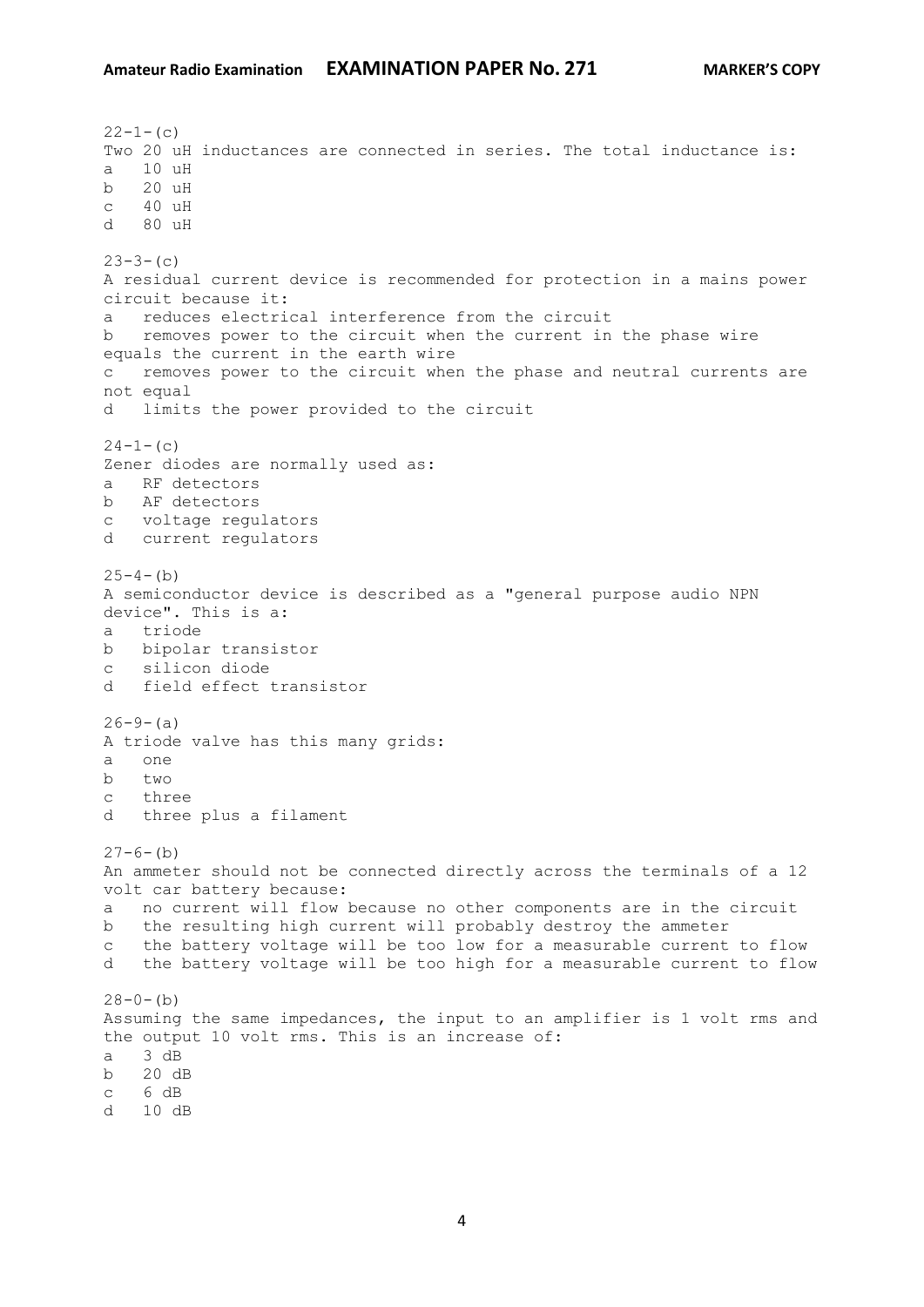$29-9-(a)$ In an HF station, the connection between the "antenna tuner" and the "antenna feed-point" could be made with: a 50 ohm coaxial cable b three-wire mains power cable c heavy hook-up wire d an iron-cored transformer  $30 - 7 - (a)$ In a frequency modulation receiver, this is located between the limiter and the audio frequency amplifier: a the frequency discriminator b the intermediate frequency amplifier c the speaker and/or headphones d the high frequency oscillator  $31-0-$  (d) In a single sideband and CW receiver, the antenna is connected to the: a product detector b high frequency oscillator c intermediate frequency amplifier d radio frequency amplifier  $32 - 9 - (b)$ The following transmission mode is usually demodulated by a product detector: a pulse modulation b single sideband suppressed carrier modulation c double sideband full carrier modulation d frequency modulation  $33-5-(a)$ The mixer stage of a superhet receiver: a produces an intermediate frequency signal b produces spurious signals c acts as a buffer stage d demodulates SSB signals  $34 - 7 - (a)$ A double conversion receiver usually has: a a high-frequency IF stage followed by a much lower frequency IF stage b only one IF stage c poor image frequency rejection d two IF stages and a discriminator  $35-5-(a)$ The mixer stage of a superheterodyne receiver is used to: a change the frequency of the incoming signal to that of the IF b allow a number of IF frequencies to be used c remove image signals from the receiver

d produce an audio frequency for the speaker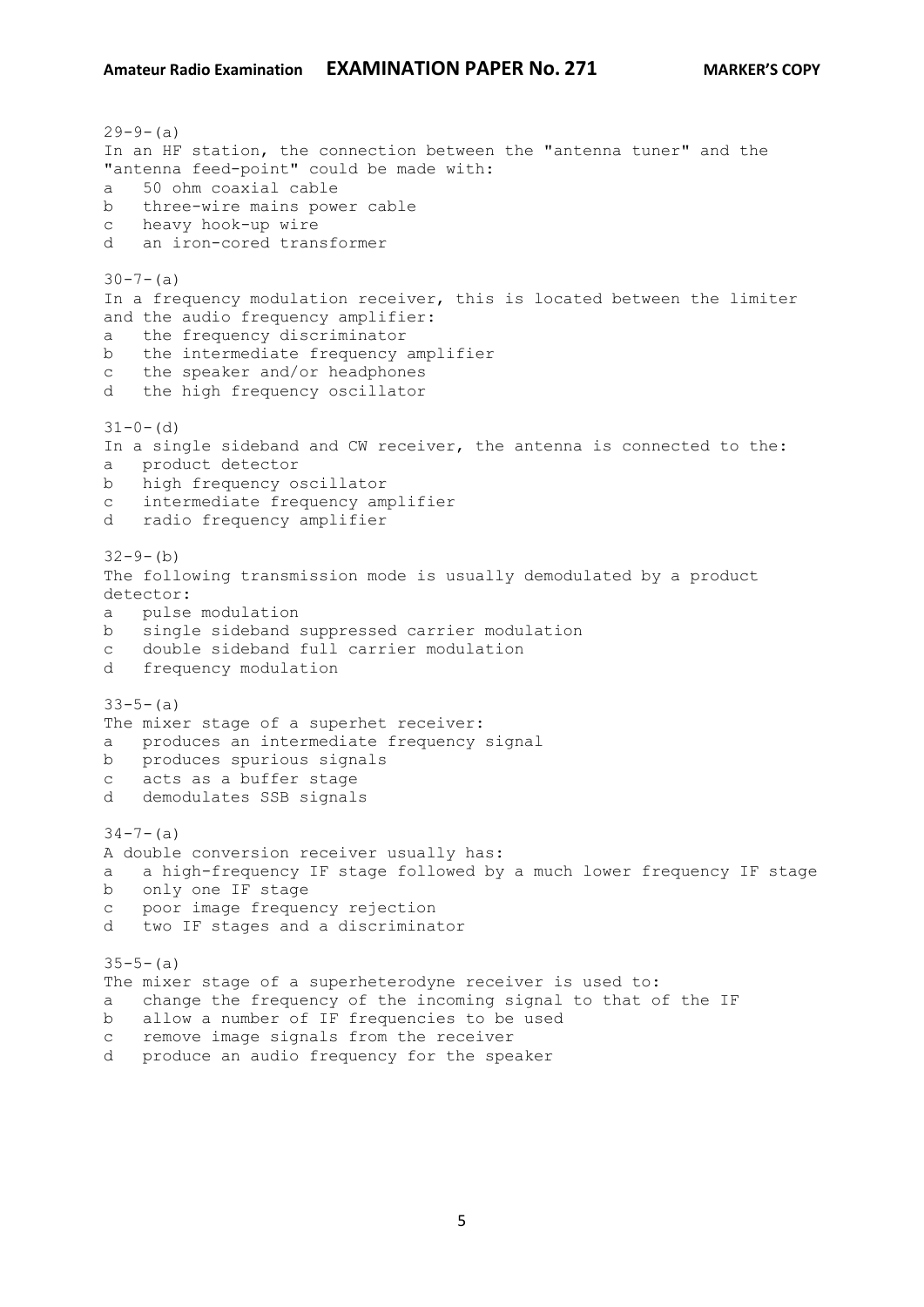$36-0-$  (c) The gain used in the RF amplifier stage of a receiver should be: a as much as possible, short of self-oscillation b determined by the amplification factor of the first IF stage c sufficient to allow weak signals to overcome noise generated in the first mixer stage d sufficient to keep weak signals below the noise of the first mixer stage  $37 - 7 - (b)$ In a CW transmitter, the output from this is connected to the driver/buffer: a power amplifier b master oscillator c telegraph key d power supply  $38-1-(b)$ In a CW transmitter, this is located between the driver/buffer stage and the antenna: a power supply b power amplifier c telegraph key d master oscillator  $39-5-(a)$ Several stations advise that your FM simplex transmission in the "two metre" band is distorted. The cause might be that: a the transmitter modulation deviation is too high b your antenna is too low c the transmitter has become unsynchronised d your transmitter frequency split is incorrect  $40 - 7 - (a)$ Harmonic frequencies are: a at multiples of the fundamental frequency b always lower in frequency than the fundamental frequency c any unwanted frequency above the fundamental frequency d any frequency causing TVI  $41-5-(a)$ Parasitic oscillations in a RF power amplifier can be suppressed by: a placing suitable chokes, ferrite beads or resistors within the amplifier b pulsing the supply voltage c screening all input leads d using split-stator tuning capacitors  $42-1-(b)$ The following unit in a DC power supply performs a rectifying operation: a an electrolytic capacitor b a full-wave diode bridge c a fuse d a crowbar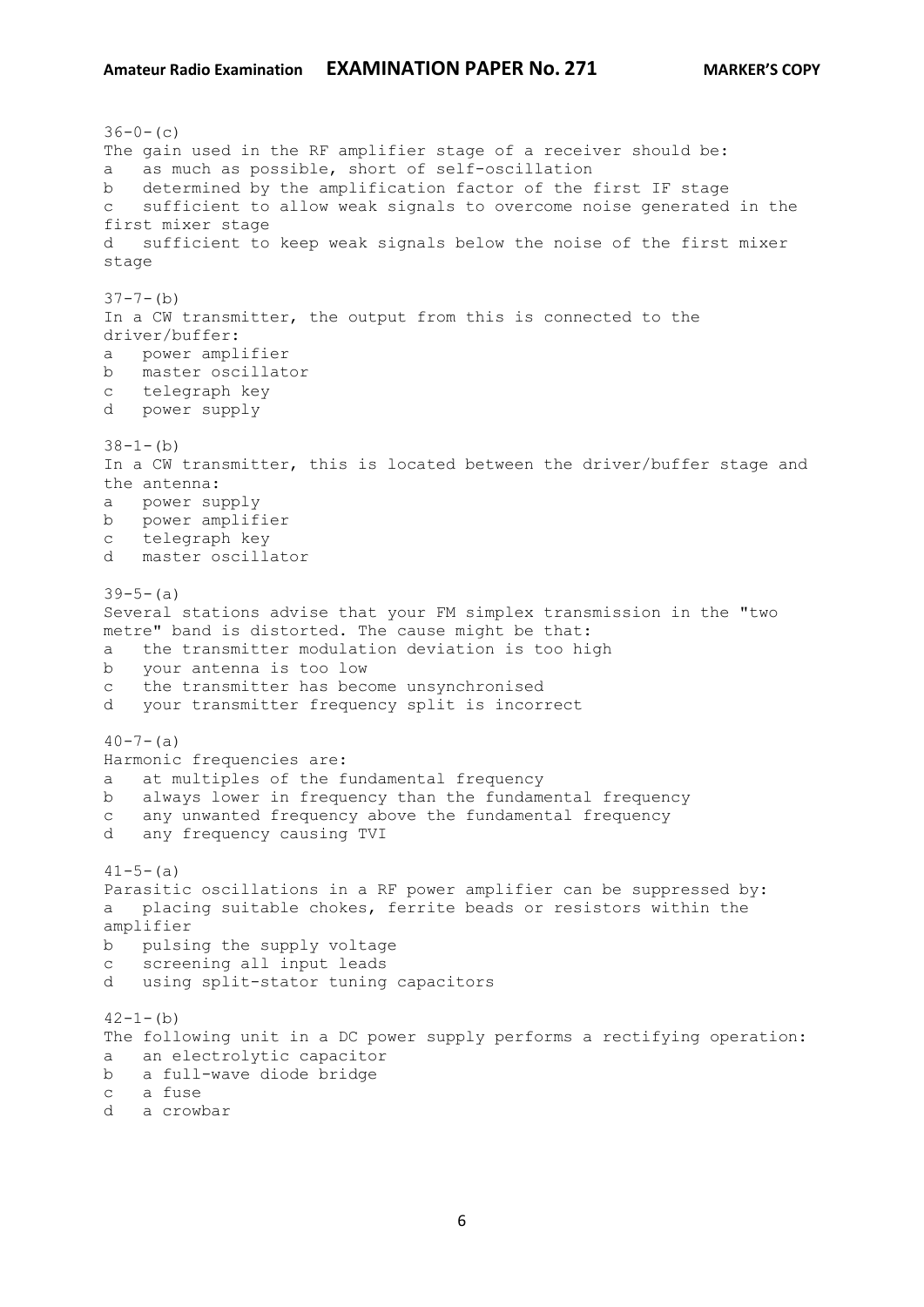```
43-4- (d)
The regulator device in a power supply could consist of:
a four silicon power diodes in a regulator configuration
b two silicon power diodes and a centre-tapped transformer
c a single silicon power diode connected as a half-wave rectifier
d a three-terminal regulator chip
44-0- (c)
The correct order for callsigns in a callsign exchange at the start and 
end of a transmission is:
a your callsign followed by the other callsign
b your own callsign, repeated twice
c the other callsign followed by your own callsign
d the other callsign, repeated twice
45-6- (c)
You are adjusting an antenna matching unit using an SWR bridge. You 
should adjust for:
a maximum reflected power
b equal reflected and transmitted power
c minimum reflected power
d minimum transmitted power
46 - 2 - (b)"VOX" stands for:
a volume operated extension speaker
b voice operated transmit
c variable oscillator transmitter
d voice operated expander
47 - 7 - (a)The "Q" signal "your signals are fading" is:
a QSB
b QSO
c QSL
d QRX
48 - 7 - (b)An RF transmission line should be matched at the transmitter end to:
a prevent frequency drift
b transfer maximum power to the antenna
c overcome fading of the transmitted signal
d ensure that the radiated signal has the intended polarisation
49-3-(a)A quarter-wave length of 50 ohm coaxial line is shorted at one end. The 
impedance seen at the other end of the line is:
a infinite
b zero
c 50 ohm
```
d 150 ohm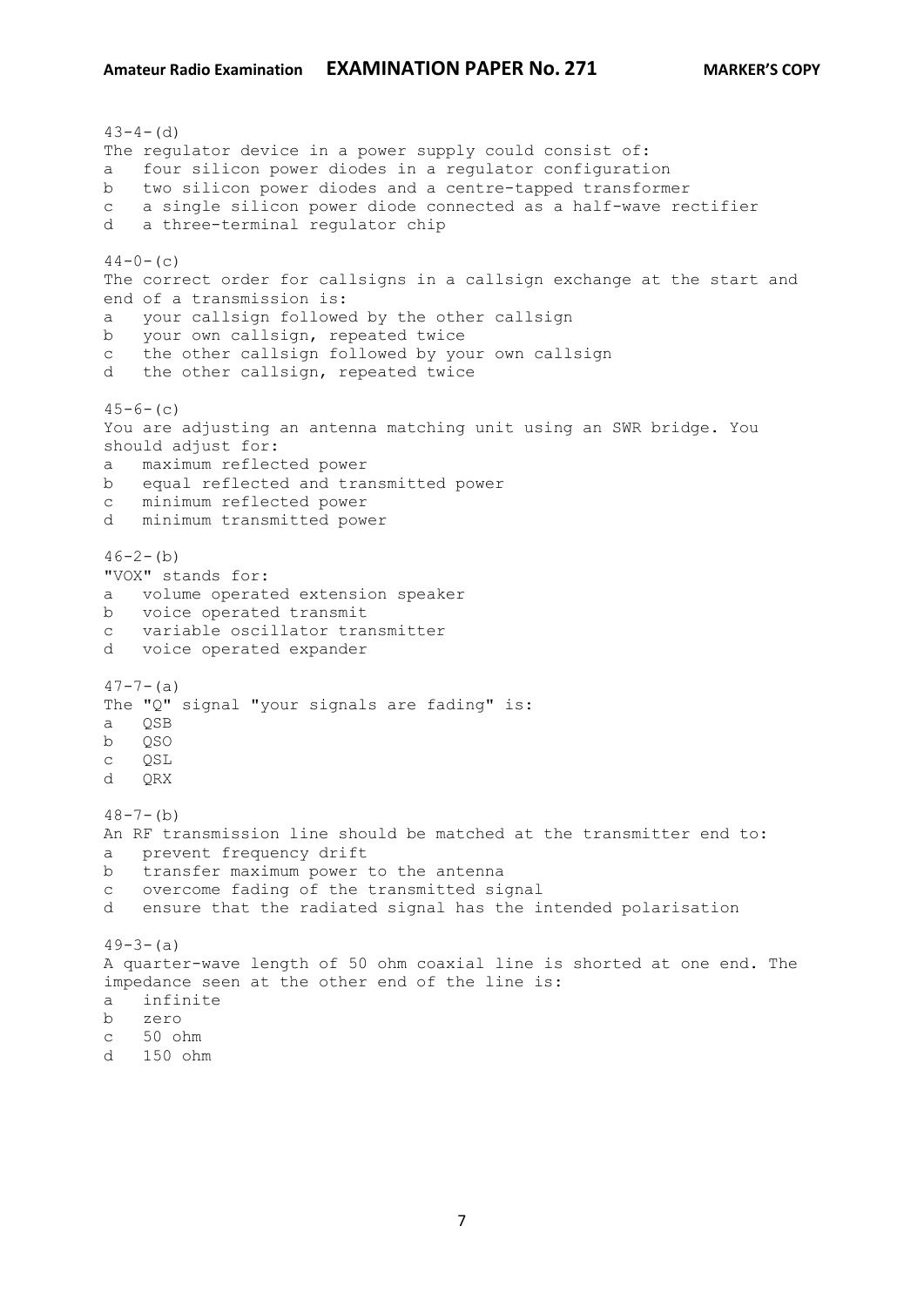```
50-4- (d)
A centre-fed dipole antenna for HF working can be made to operate on 
several bands, if the following item is installed at points in each leg:
a a capacitor
b an inductor
c a fuse
d a parallel-tuned trap
51-4-(c)
The impedance at the feed point of a folded dipole antenna is 
approximately:
a 150 ohm
b 200 ohm
c 300 ohm
d 100 ohm
52-6-(c)A half-wave antenna is often called a:
a bi-polar
b Yagi
c dipole
d beam
53-3-(a)A Yagi antenna is said to have a power gain over a dipole antenna for the 
same frequency band because:
a it concentrates the radiation in one direction
b it radiates more power than a dipole
c more powerful transmitters can use it
d it can be used for more than one band
54-0- (d)
A "skip zone" is:
a the distance between the antenna and where the refracted wave first 
returns to earth
b the distance between any two refracted waves
c a zone caused by lost sky waves
d the distance between the far end of the ground wave and where the 
refracted wave first returns to earth
55-8- (c)
VHF and UHF bands are frequently used for satellite communication 
because:
a the Doppler frequency change caused by satellite motion is much less 
than at HF
b satellites move too fast for HF waves to follow
c waves at these frequencies travel to and from the satellite 
relatively unaffected by the ionosphere
d the Doppler effect would cause HF waves to be shifted into the VHF 
and UHF bands
56-8-(d)A "line of sight" transmission between two stations uses mainly the:
a ionosphere
b troposphere
c sky wave
d ground wave
```